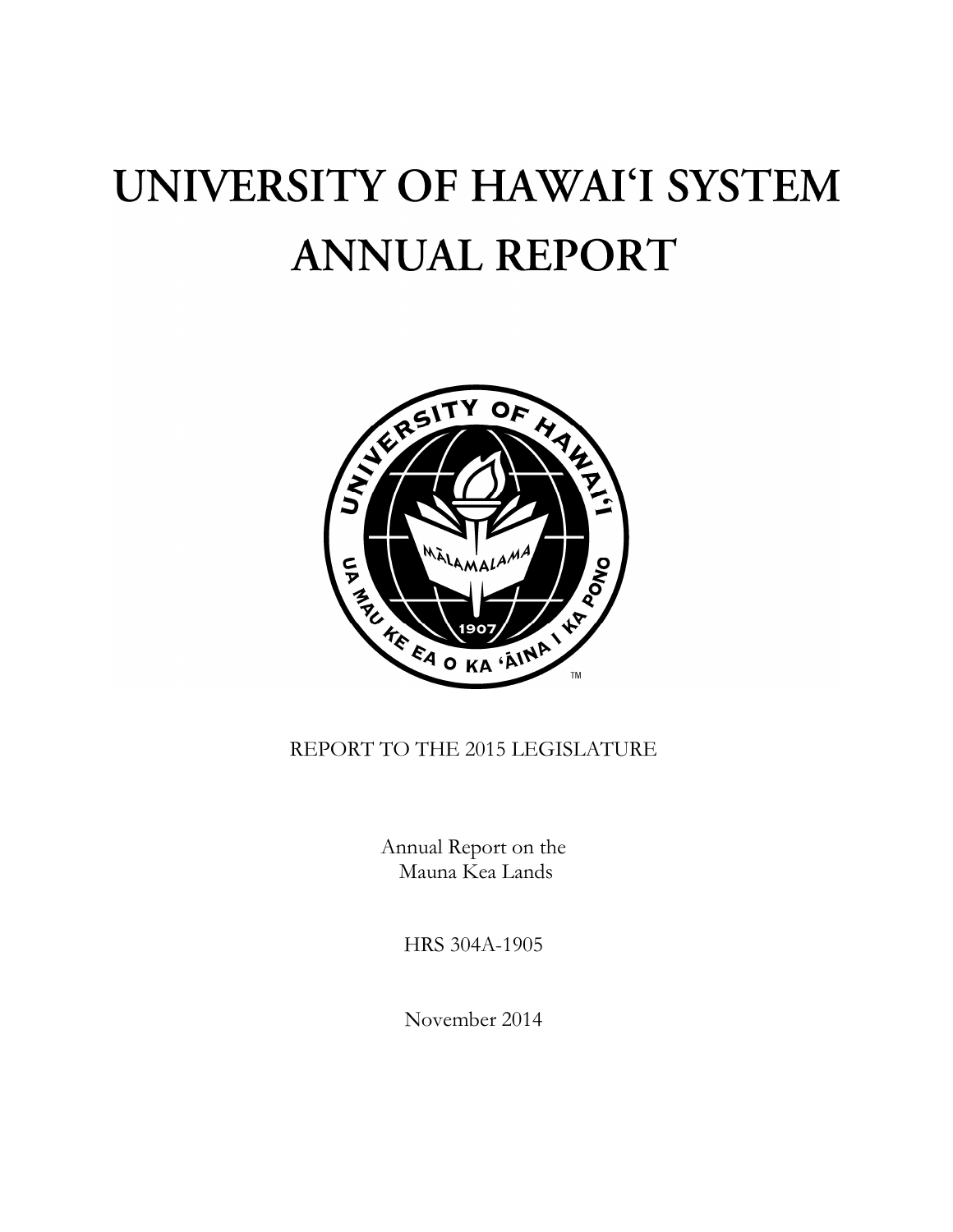## REPORT TO THE HAWAIʻI STATE LEGISLATURE

# HRS 304A-1905 Annual Report on the Mauna Kea Lands

Pursuant to HRS §304A-1905 ("Mauna Kea Lands; reporting requirements"), the University of Hawaiʻi respectfully submits its report on the status of the Mauna Kea lands activities, current and pending lease agreements and fees, the status of current and pending administrative rules, income and expenditures of the Mauna Kea lands special fund established in section 304A-2170 and any other issues that may impact the activities on Mauna Kea.

#### Current and pending lease agreements and fees

In 1964 the Hawaiʻi State Legislature passed concurrent resolution S. C. R. 16 stating that the **"***State of Hawaii and its citizenry are most desirous and willing to co-operate and aid in the promotion of our nation's space program and research to the benefit of the County of Hawaii, the state and the nation."* It was resolved that the Governor set aside and establish an appropriate area on the summit of Mauna Kea for the installation and operation of telescope observatory and astronomical activities*.* In 1968 the Mauna Kea Science Reserve (Science Reserve) was established and the DLNR and UH entered into an agency-to-agency lease granting UH a lease of the Science Reserve for a term expiring on December 31, 2033. The lease is gratis, a common practice for leases between government agencies.

In a State of Hawaiʻi-UH effort to establish astronomy as a viable research endeavor and making Hawaiʻi a center for astronomical research, the University entered into subleases with 11 organizations for the purpose of operating astronomical observatories. All subleases were approved by the BLNR and are co-terminus with the University's General Lease. Each sub lessee is obligated to provide a guaranteed percentage of viewing time to the UH. Viewing time provides invaluable advantages for advancing Hawaii's only state funded institute of higher education, UH, as a center for excellence in research, including astronomy, and to be recognized today as one of the nation's leading research institutions. At little cost and risk to the State, UH's recognized center of excellence for astronomical research contributes significantly to the State of Hawaiiʻs efforts to expand its high technology sector. The economic impact of astronomy in the state in 2012 was \$168 million, with the largest impacts found on Hawaiʻi Island and Honolulu, \$91 and \$68 million, respectively. Additional benefits accrue to the State and local communities through opportunities in scientific, professional and sub professional employment by the local community.

#### Current and pending administrative rules

Act 132 (SLH 2009) authorizes the UH to adopt administrative rules pursuant to chapter 91 to regulate public and commercial activities on UH management lands. Prior to developing administrative rules, UH met conditions imposed by the BLNR when it approved the Mauna Kea Comprehensive Management Plan (CMP) on April 9, 2009. One of the conditions requires UH to submit a public access sub plan for BLNR approval. The BLNR required that the public access sub plan, along with three other sub plans - cultural resources management plan, natural resources management plan and a decommissioning plan - be submitted within one year of approval. The purpose of the public access plan is to provide guidance to the University in addressing public access in UH management areas, and the plan's objective is to provide a set of